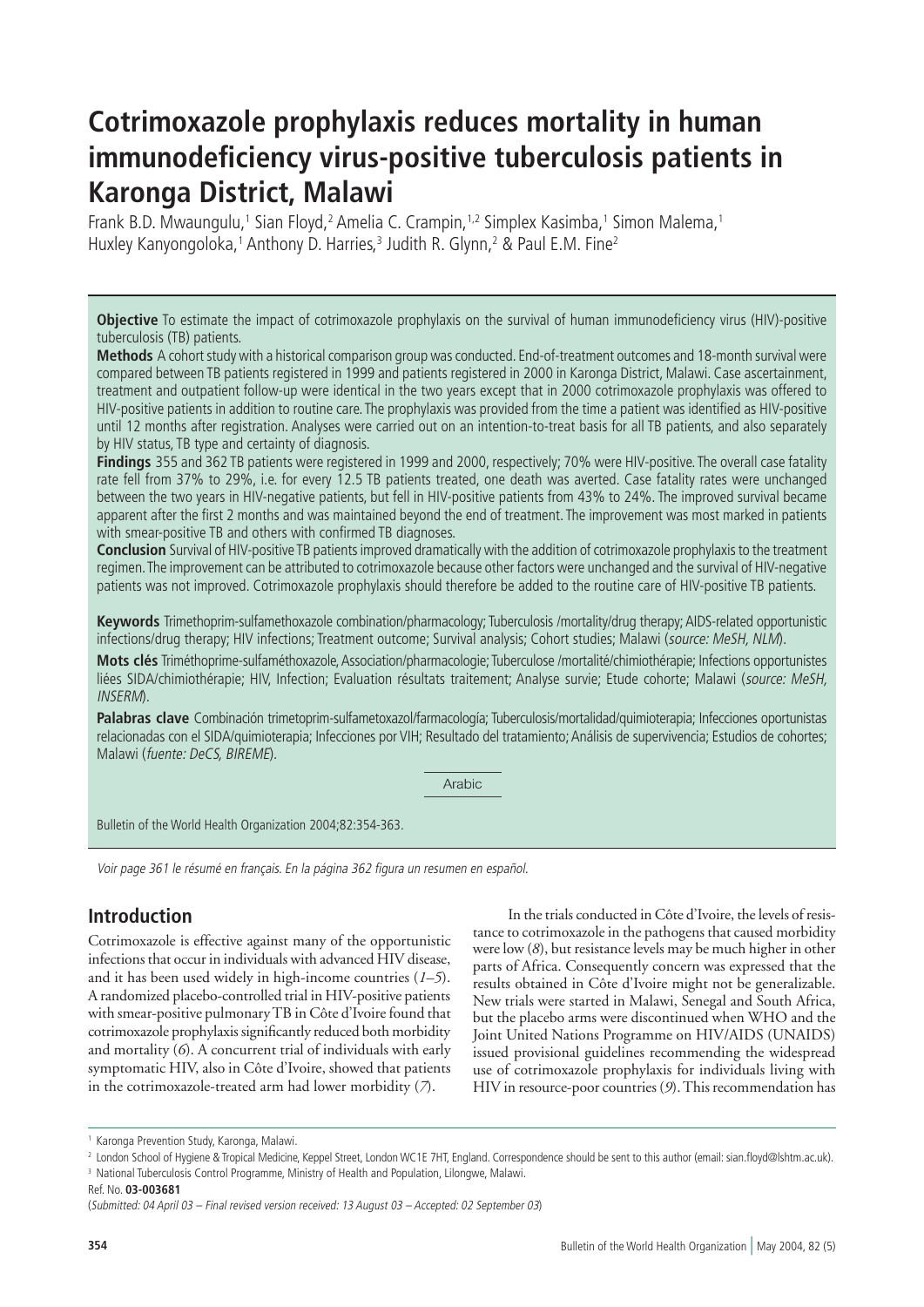### **Research Frank B.D. Mwaungulu et al. Cotrimoxazole prophylaxis in tuberculosis patients Cotrimoxazole prophylaxis in tuberculosis patients**

not yet been widely implemented, but in settings in which it has already been accepted it is no longer ethical to conduct placebocontrolled trials of cotrimoxazole prophylaxis. Alternative study designs are therefore required.

In Karonga District, Malawi, an operational study was conducted to test the effectiveness of cotrimoxazole prophylaxis in HIV-positive TB patients using historical controls as the comparison group. The study was done in parallel with two other studies in Malawi: one in Thyolo district and one in Blantyre. The two parallel studies followed substantially more TB patients than the study in Karonga, but the study in Karonga is the only one for which HIV test data are available for the historical control group and the only one that has followed up patients beyond the end of their treatment for TB. Researchers in Thyolo have recently reported that overall mortality at the end of treatment for TB was reduced from 36% to 28% when cotrimoxazole was provided to HIV-positive patients (*10*).

# **Methods**

The research was conducted as part of the Karonga Prevention Study in Northern Malawi, in collaboration with the National TB Control Programme. The protocol was approved by the Malawi National TB Programme and the Health Sciences Research Committee of the Malawi Ministry of Health.

Staff of the Karonga Prevention Study see all TB patients registered in the district and the study is responsible for their outpatient care. Patients are diagnosed as having TB on the basis of sputum smears, cultures, chest X-rays, biopsies and clinical diagnosis. Patients with positive cultures, smears or biopsies were regarded as having confirmed TB, except those with a single scanty smear (fewer than 10 acid-fast bacilli) and no positive culture, who were regarded as having unconfirmed TB. Patients with only an X-ray or clinical diagnosis were also regarded as having unconfirmed TB.

Treatment follows National TB Control Programme guidelines (*11*). Since 1996 smear-positive patients have received 2 months of treatment with rifampicin, pyrazinamide, isoniazid, and streptomycin followed by 6 months of treatment with isoniazid and ethambutol; smear-negative patients with pulmonary TB and patients with extrapulmonary TB have received 1 month of treatment with isoniazid, streptomycin and ethambutol followed by 11 months of treatment with isoniazid and ethambutol; and retreatment (relapse) patients have received 2 months of treatment with rifampicin, pyrazinamide, isoniazid, streptomycin and ethambutol followed by 6 months of treatment with rifampicin, pyrazinamide, isoniazid and ethambutol. TB patients are tested for HIV after counselling and if consent is given (*12*), post-test counselling is given to those who wish to know their results.

The cotrimoxazole study started at the beginning of January 2000. In the course of HIV-counselling, patients were informed that they would be offered cotrimoxazole for 12 months if they were found to be HIV-positive, provided there were no contraindications. The contraindications were pregnancy, breastfeeding a child who was less than 2 months old, and a history of reaction to sulfa drugs. A special effort was made to counsel and test patients for HIV as soon as possible after their registration for TB treatment.

A dose of 960 mg/day of cotrimoxazole was given to patients with a positive HIV test result, starting on the date that the result of the HIV test was reported to the patient. Reduced doses were given to children: 6–12 years, 480 mg/day;

6 months–5 years, 240 mg/day, and 2–5 months, 120 mg/day. While the patients were in hospital, cotrimoxazole was distributed daily by a member of the study team. HIV-negative patients and others not participating in the study received multivitamins to avoid inadvertent disclosure of HIV status. At the end of the intensive phase of treatment, patients were discharged, and cotrimoxazole was then added to the patient's monthly supply of drugs where appropriate. Smear-positive patients were followed up monthly for the first 4 months after the end of treatment, so that cotrimoxazole could be provided for 12 months. Urine was tested for isoniazid to check compliance with TB treatment, and compliance with cotrimoxazole prophylaxis was assessed by counting the number of tablets that remained at the end of each month. Patients were advised to continue taking cotrimoxazole after TB treatment was completed, and were asked at the 18-month follow-up about continuation.

All analyses of the efficacy of cotrimoxazole were based on a comparison between patients registered in 2000 and patients registered in 1999. The case ascertainment procedures, TB treatment regimens and outpatient follow-up were the same during 1999 as during 2000, except that cotrimoxazole and multivitamins were not given to patients registered in 1999. Patients were seen monthly as outpatients for the continuation phase, and sputum examinations were performed at 5 and 8 months for smear-positive patients. All patients who were alive and still resident in the district at the end of TB treatment were sought in 2002 to obtain data on their survival status  $\geq 18$ months after being registered as TB patients.

The intervention was confined to HIV-positive TB patients, so it is this group for whom the findings are presented in most detail. Analyses including all TB patients were carried out to assess the impact of the intervention at the population level, and also to allow comparison with the parallel studies conducted in Thyolo and Blantyre. An analysis of HIV-negative patients was carried out to determine whether there was any change in mortality between patients registered in 1999 and in 2000 that was not attributable to the cotrimoxazole intervention, and the analysis of patients of unknown HIV status was presented for completeness. For each of these four groups, the analysis was further broken down by type of TB and certainty of diagnosis. For analyses restricted to HIV-positive patients, patients registered in 2000 were included irrespective of whether they received cotrimoxazole, as an intention-to-treat analysis. HIV test data collected >2 months after registration as a TB patient were not used in the analysis.

Two types of analysis were performed. First, outcome at the end of treatment (8 months for smear-positive TB patients, 12 months for smear-negative patients with pulmonary TB and patients with extra-pulmonary TB) was considered, following the WHO/ International Union against Tuberculosis and Lung Disease (IUATLD) guidelines (*13*). This analysis used only HIV test data that were available  $\leq 16$  days (half a month) after the patient was registered for TB treatment. The rationale for the tight restriction on the timing of HIV testing was the need to minimize survivorship bias (since patients had to survive beyond registration in order to have an HIV test), especially as the timing of HIV testing was on average earlier in 2000 than in 1999. An even tighter restriction was not possible: if the analysis were restricted to patients who were tested for HIV within 1 week of registration, fewer than 50 of the patients registered in 1999 could have been included.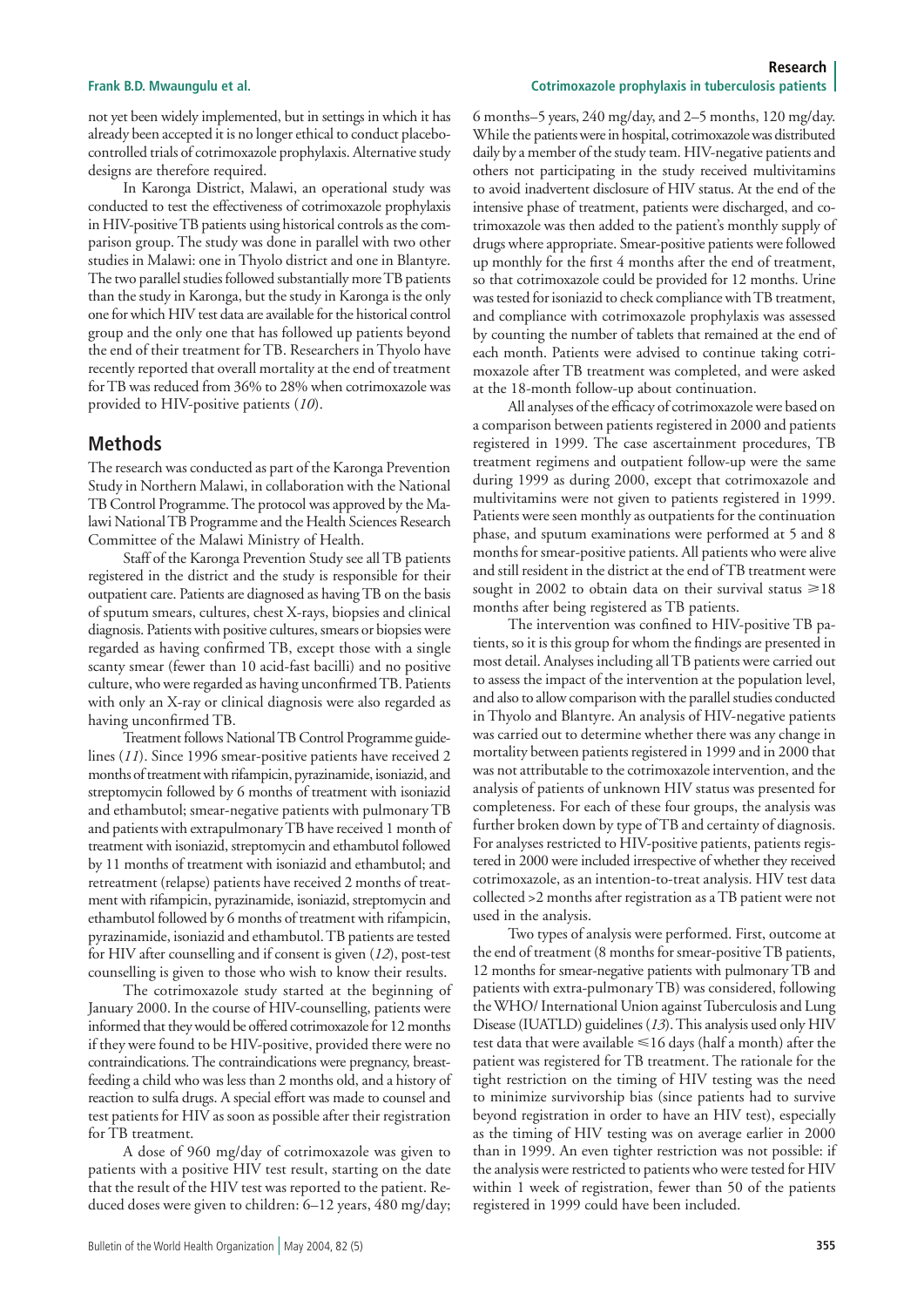### **Research Cotrimoxazole prophylaxis in tuberculosis patients Frank B.D. Mwaungulu et al. Frank B.D. Mwaungulu et al.**

Second, a survival analysis was done. Survival at 1, 2, 8, 12 and 18 months after registration as a TB patient was estimated. The timescale of the analysis was time since registration as a TB patient. Patients who transferred out or who were lost to followup were censored on the date they were lost to follow-up. Patients whose HIV status was known  $\leq 16$  days after registration were included in the analysis as either HIV-positive or HIV-negative from the date of registration. All other patients were included in a group of unknown HIV status until the date of their HIV test. Entering these patients into the HIV-positive or HIV-negative group only on the date the HIV test was done, rather than on the date of registration, avoids survivorship bias in the analysis. Hazard ratios comparing the mortality rates in patients registered in 1999 with those registered in 2000 were calculated using Cox regression; this was done separately for the periods  $\leq 2$  months (intensive phase), 3–12 months (until the end of cotrimoxazole prophylaxis for HIV-positive patients in 2000), and 13–18 months after registration as a TB patient. Crude analyses, and analyses adjusted for age, sex, presence of a bacille Calmette– Guérin (BCG) scar, area of residence and socioeconomic status were carried out.

# **Results**

In 1999, 355 TB patients were registered, and in 2000, 362. End-of-treatment outcome data were available for all but five individuals. These five individuals were registered in 2000, were of unknown HIV status and were excluded from all analyses. The distributions of age, sex and area of residence, and the percentages of patients with different types of TB, were similar in patients registered in 1999 and in 2000, both overall and for HIV-positive patients (Table 1). Data on education were available for patients with confirmed TB, and the distributions of levels of education were similar in patients registered in 1999 and in 2000 (data not shown). Of the 254 patients examined for a BCG scar in 1999, and the 237 patients examined in 2000, 74% and 72%, respectively, had a scar. All but five of the patients with smear-positive TB had confirmed diagnoses, but the proportions with confirmed diagnoses were much lower for the other TB types: 10% (31/317) for smear-negative pulmonary TB and 24% (32/136) for extra-pulmonary TB.

Fig. 1 summarizes the study profile. In 2000, 24% (86/357) of patients were not counselled. Of the 271 patients who were

| Table 1. Demographic characteristics, TB <sup>a</sup> type and HIV <sup>b</sup> status, by year of registration as a TB patient |  |  |
|---------------------------------------------------------------------------------------------------------------------------------|--|--|
|                                                                                                                                 |  |  |

|                              |                                                        |               | 1999           | 2000           |                |  |
|------------------------------|--------------------------------------------------------|---------------|----------------|----------------|----------------|--|
| <b>All TB patients</b>       |                                                        |               |                |                |                |  |
| Total number                 |                                                        | 355           |                | 357            |                |  |
| Age (years)                  | Mean (sd <sup>c</sup> )                                | 34            | (15.8)         | 35             | (16.1)         |  |
|                              |                                                        |               | $\frac{0}{0}$  |                |                |  |
|                              |                                                        | $\eta$<br>310 | 87             | $\eta$<br>323  | $\%$<br>90     |  |
| Age<br>Sex                   | ≥15 years old<br>Male                                  | 184           | 52             | 173            | 48             |  |
| Area of residence            | Northern hills or northern lakeshore                   | 111           | 31             | 99             | 28             |  |
|                              | Southern hills                                         | 68            | 19             | 65             | 18             |  |
|                              | District capital town                                  | 113           | 32             | 116            | 32             |  |
|                              | Southern lakeshore                                     | 45            | 13             | 61             | 17             |  |
|                              | Outside Karonga District                               | 12            | $\overline{3}$ | 7              | $\overline{2}$ |  |
|                              | Unknown                                                | 6             | $\overline{2}$ | 9              | $\overline{3}$ |  |
| Type of TB                   | Smear + pulmonary                                      | 129           | 36             | 130            | 36             |  |
|                              | Smear - pulmonary                                      | 159           | 45             | 158            | 44             |  |
|                              | Extra-pulmonary                                        | 67            | 19             | 69             | 19             |  |
| <b>HIV</b>                   | Tested $\leq 16$ days after registration as TB patient | 95            | 27             | 218            | 61             |  |
|                              | HIV <sup>b</sup> positive                              | 67            | 71             | 153            | 70             |  |
| <b>HIV-positive patients</b> |                                                        |               |                |                |                |  |
| Total number                 |                                                        | 67            |                | 153            |                |  |
| Age (years)                  | Mean (sd <sup>c</sup> )                                | 36            | (10.1)         | 33             | (11.6)         |  |
|                              |                                                        | $\eta$        | $\frac{0}{0}$  | $\sqrt{n}$     | $\%$           |  |
| Age                          | $\geq$ 15 years old                                    | 66            | 99             | 143            | 93             |  |
| Sex                          | Male                                                   | 35            | 52             | 62             | 41             |  |
| Area of residence            | Northern hills or northern lakeshore                   | 15            | 22             | 43             | 28             |  |
|                              | Southern hills                                         | 10            | 15             | 24             | 16             |  |
|                              | District capital town                                  | 27            | 40             | 58             | 38             |  |
|                              | Southern lakeshore                                     | 14            | 21             | 21             | 14             |  |
|                              | Outside Karonga District                               | $\mathbf{1}$  | $\mathbf{1}$   | $\overline{2}$ | $\mathbf{1}$   |  |
|                              | Unknown                                                | $\theta$      | $\theta$       | 5              | $\overline{3}$ |  |
| Type of TB                   | Smear + pulmonary                                      | 27            | 40             | 70             | 46             |  |
|                              | Smear - pulmonary                                      | 30            | 45             | 66             | 43             |  |
|                              | Extra-pulmonary                                        | 10            | 15             | 17             | 11             |  |

<sup>a</sup> TB = tuberculosis.

**b** HIV = human immunodeficiency virus.

 $c$  sd = standard deviation.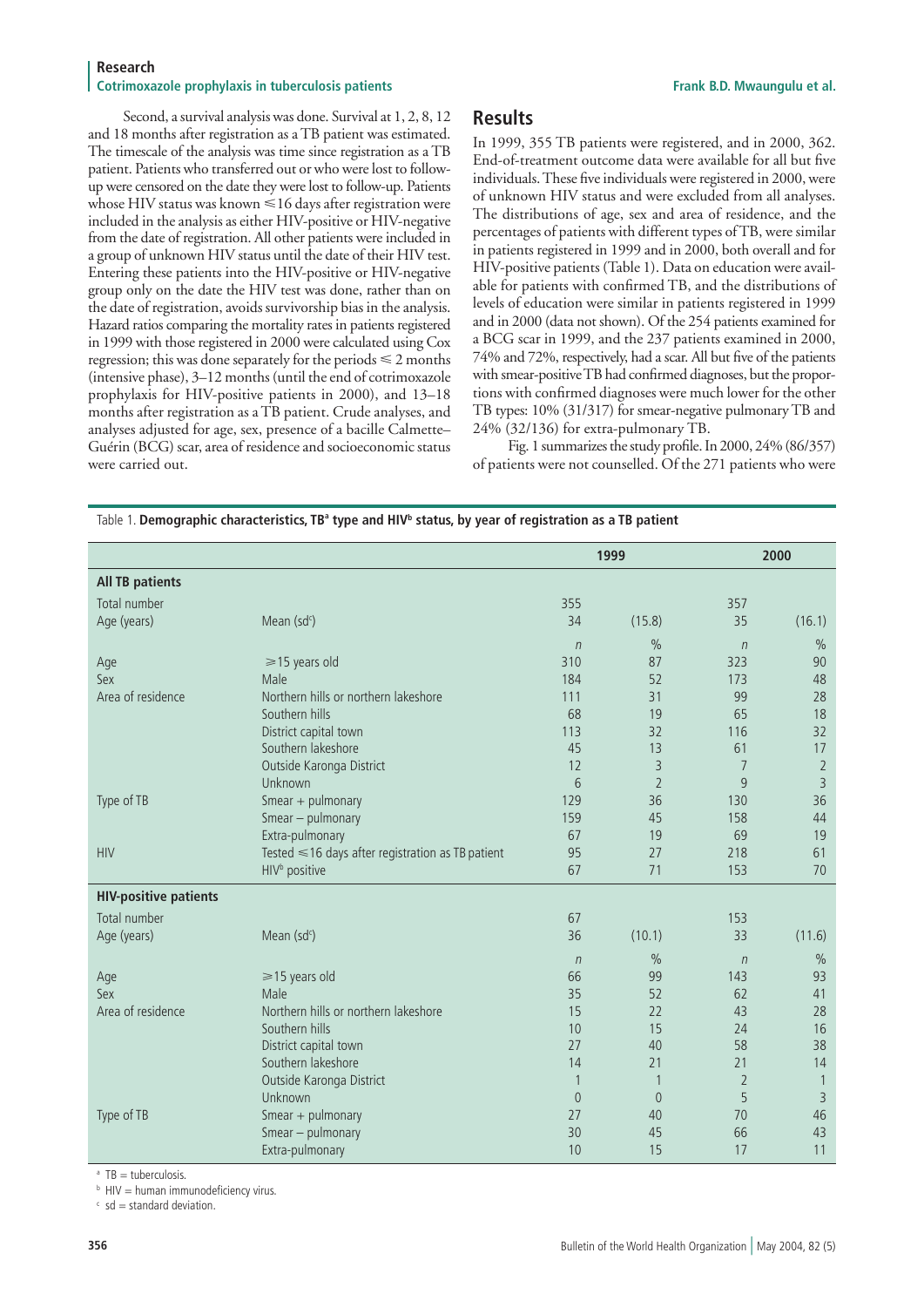### Fig. 1. Study profile



 $b$  HIV = human immunodeficiency virus

counselled, HIV test data were available for 244 <2 months after registration; a further 15 patients were tested for HIV >2 months after registration, and the remaining 12 were not tested for HIV. Data on numbers of patients counselled, reasons for not counselling, and reasons for patients who had been counselled refusing to be tested for HIV, were not available for patients registered in 1999.

In 2000, as a consequence of this study, testing for HIV was done soon after registration, resulting in 61% of patients being tested within 16 days of registration (compared to 27% of patients registered in 1999) and 67% within 2 months (compared to 47% of patients registered in 1999). Of those patients tested within 2 months of registration (Table 1 and Fig. 1), approximately 70% of those registered in each year were HIV-positive. The percentage who were HIV-positive did not vary by time of testing.

Prophylaxis with cotrimoxazole was started in 2000 for HIV-positive patients as soon as their HIV status was known, which was between 3 and 9 days after taking blood for an HIV test. Eighty-nine per cent of HIV-positive patients (152/171) started receiving cotrimoxazole within 2 months of registration. Random urine testing of 144 patients receiving cotrimoxazole showed that 121 (84%) were positive for isoniazid and four were weakly positive, and few individuals had any cotrimoxazole tablets left at the end of each month. These findings are consistent with good compliance. At the time of the 18-month follow-up, no patients reported that they were still taking cotrimoxazole daily, but 25% (19/75) reported that they had taken it during an episode of diarrhoea or when they had a cough.

End-of-treatment outcomes for all patients, irrespective of their HIV status, and those for HIV-positive patients only, are summarized in Table 2. Overall case fatality rates were higher in 1999 than in 2000 (37% compared with 29%, *P* = 0.008). The clearest evidence of a decrease in case fatality rates was seen in patients who were smear-positive and HIV-positive, in whom there was a decrease from 33% in patients registered in 1999 to 11% in those registered in 2000 (*P* = 0.01). For the HIV-negative patients, overall cure rates were 86% (24/28) and 78% (51/65) (*P* = 0.43), and overall death rates 11% and 11%, in patients registered in 1999 and in 2000, respectively. For patients of unknown HIV status, case fatality rates were also similar in patients registered in 1999 and in 2000, i.e. 39% and 42%, respectively.

WHO 04.33

The results of the survival analysis for all patients, irrespective of HIV status, and also of that for HIV-positive patients only, are summarized in Fig. 2. Mortality rates, hazard ratios and 18-month survival for HIV-positive patients are summarized in Table 3. The results from the crude analysis are presented because there was very little confounding of the 1999 versus 2000 comparison by the other risk factors studied. Results were also very similar when the analysis was restricted to adults (age  $\geq 15$  years) (data not shown). There were too few children to allow them to be studied separately, and almost all HIV-positive individuals were adults (Table 1).

The percentage of patients who were alive at the end of treatment, but had left the district or could not be traced 18 months after registration, was quite small among patients of known HIV status: 19% (13/69) for HIV-positive and 16% (7/43) for HIV-negative patients registered in 1999, with corresponding figures for patients registered in 2000 of 9% (10/117) and 9% (5/58).

Survival at 2 months after registration was similar for patients registered in 1999 and in 2000: overall (81% versus 84%); in HIV-positive patients (89% versus 90%); in HIV-negative patients (94% versus 93%); and in those with unknown HIV status (76% versus 73%).

The improvement in survival in patients registered in 2000 compared to those registered in 1999 was restricted to the period 3–18 months after registration, and was confined to HIV-positive patients. Overall, survival at 8, 12 and 18 months was 62%,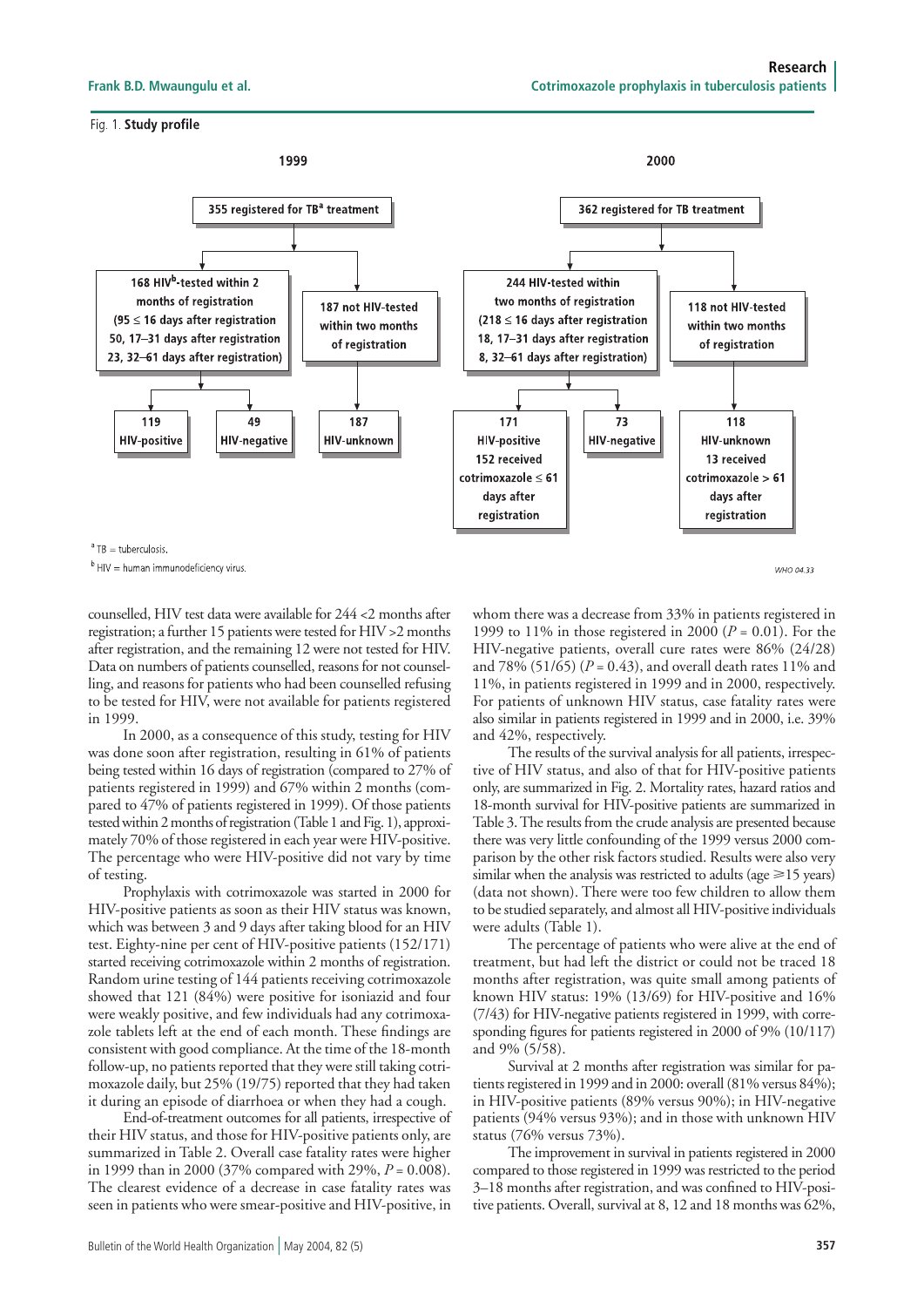### Table 2. Outcome at the end of TBª treatment, by TB type and year, for all TB patients and for HIV<sup>b</sup>-positive TB patients

|                                             | Year |               | Cure <sup>c</sup>  | Death <sup>c</sup> |                              | <b>Failure</b>        |                   | Lost             |                   | <b>Transfer</b>       |                   | <b>Total</b> |
|---------------------------------------------|------|---------------|--------------------|--------------------|------------------------------|-----------------------|-------------------|------------------|-------------------|-----------------------|-------------------|--------------|
| All patients, irrespective<br>of HIV status |      | $\frac{0}{0}$ | $\eta$             | $\%$               | $\eta$                       | $\frac{0}{0}$         | $\eta$            | $\%$             | $\eta$            | $\%$                  | $\eta$            |              |
| All TB <sup>ª</sup> types                   | 1999 | 51            | 182                | 37                 | 133                          | $\overline{2}$        | $\overline{7}$    | $\overline{4}$   | 13                | 6                     | 20                | 355          |
|                                             | 2000 | 61            | 217<br>$P = 0.012$ | 29                 | 102<br>$P = 0.008$           | $\mathbf{1}$          | $\overline{4}$    | 5                | 17                | 5                     | 17                | 357          |
| Smear $+$ pulmonary                         | 1999 | 60            | 77                 | 23                 | 30                           | $\overline{4}$        | 5                 | $\overline{4}$   | 5                 | 9                     | 12                | 129          |
|                                             | 2000 | 75            | 97<br>$P = 0.04$   | 15                 | 20<br>$P = 0.06$             | $\overline{2}$        | $\overline{3}$    | $\overline{4}$   | 5                 | $\overline{4}$        | 5                 | 130          |
| Smear - pulmonary                           | 1999 | 42            | 67                 | 50                 | 79                           | $\mathbf{1}$          | $\overline{2}$    | 3                | 5                 | $\sqrt{4}$            | 6                 | 159          |
|                                             | 2000 | 50            | 79<br>$P = 0.14$   | 41                 | 64<br>$P = 0.11$             | $\overline{0}$        | $\mathbf 0$       | $\overline{5}$   | 8                 | $\overline{4}$        | $\overline{7}$    | 158          |
| Extra-pulmonary                             | 1999 | 57            | 38                 | 36                 | 24                           | $\overline{0}$        | $\mathbf 0$       | $\overline{4}$   | 3                 | 3                     | $\overline{2}$    | 67           |
|                                             | 2000 | 59            | 41<br>$P = 0.51$   | 26                 | 18<br>$P = 0.29$             | $\mathbf{1}$          | $\mathbf{1}$      | 6                | $\overline{4}$    | $\overline{7}$        | 5                 | 69           |
| <b>HIV-positive patients</b>                |      |               |                    |                    |                              |                       |                   |                  |                   |                       |                   |              |
| All TB types                                | 1999 | 49<br>67      | 33<br>103          | 43<br>24           | 29<br>36                     | $\overline{4}$<br>0.6 | 3<br>$\mathbf{1}$ | 1.5<br>5         | $\mathbf{1}$<br>8 | 1.5<br>$\overline{3}$ | $\mathbf{1}$<br>5 | 67<br>153    |
|                                             | 2000 |               | $P = 0.006$        |                    | $P = 0.004$                  |                       |                   |                  |                   |                       |                   |              |
| Smear $+$ pulmonary                         | 1999 | 56            | 15                 | 33                 | $\overline{9}$               | $\overline{7}$        | $\overline{2}$    | $\boldsymbol{0}$ | $\mathbf 0$       | $\overline{4}$        | $\mathbf{1}$      | 27           |
|                                             | 2000 | 81            | 57<br>$P = 0.007$  | 11                 | $\overline{8}$<br>$P = 0.01$ | $\mathbf{1}$          | $\mathbf{1}$      | $\overline{3}$   | $\overline{2}$    | $\overline{3}$        | $\overline{2}$    | 70           |
| Smear - pulmonary                           | 1999 | 43            | 13                 | 50                 | 15                           | 3                     | $\mathbf{1}$      | 3                | $\mathbf{1}$      | $\mathbf 0$           | $\mathbf 0$       | 30           |
|                                             | 2000 | 50            | 33<br>$P = 0.42$   | 39                 | 26<br>$P = 0.43$             | $\overline{0}$        | $\mathbf 0$       | $\overline{6}$   | $\overline{4}$    | 5                     | $\overline{3}$    | 66           |
| Extra-pulmonary                             | 1999 | 50            | 5                  | 50                 | 5                            | $\overline{0}$        | $\mathbf 0$       | $\theta$         | $\theta$          | $\theta$              | $\theta$          | 10           |
|                                             | 2000 | 76            | 13<br>$P = 0.22$   | 12                 | $\overline{2}$<br>$P = 0.06$ | $\overline{0}$        | $\mathbf 0$       | 12               | $\overline{2}$    | $\mathbf 0$           | $\mathbf 0$       | 17           |

<sup>a</sup> TB = tuberculosis.

 $b$  HIV = human immunodeficiency virus.

c P-values calculated excluding patients who transferred out.

57% and 52%, respectively, in patients registered in 1999, and the corresponding figures for patients registered in 2000 were 72%, 62% and 58%.

Among HIV-positive patients, survival at 8, 12 and 18 months was 63%, 56% and 48%, respectively, for patients registered in 1999, and 77%, 63% and 58% for those registered in 2000. The difference in survival rates between patients registered in 1999 and in 2000 was evident for smear-positive patients with pulmonary TB in whom survival at 8, 12 and 18 months was 68%, 61% and 48%, respectively, in patients registered in 1999, and 89%, 70% and 62% in those registered in 2000. Eighteenmonth survival was also higher in 2000 than in 1999 for other patients with a confirmed diagnosis of either smear-negative pulmonary or extra-pulmonary TB (Table 3).

The hazard ratios for 3–12 and 13–18 months after registration were similar, and therefore a single hazard ratio was calculated for the period 3–18 months after registration (Table 3). Overall survival among HIV-positive patients 3–18 months after registration was significantly better in those registered in 2000 than in those registered in 1999 (hazard ratio for death = 0.67), and also for smear-positive patients (hazard ratio = 0.56). No deaths of smear-negative pulmonary patients with a confirmed diagnosis were recorded in 2000, and a log-rank test comparing death rates in 1999 and 2000 was statistically significant (*P* = 0.029). Patients with a confirmed diagnosis of extra-pulmonary TB also had improved survival in 2000, but this difference was not statistically significant. There was no evidence of a difference in survival between 1999 and 2000 for patients with an unconfirmed diagnosis. However, there was no firm evidence that the effectiveness of cotrimoxazole varied between smear-positive, smear-negative pulmonary, and extrapulmonary TB patients (test for interaction, *P* = 0.53).

Hazard ratios were also calculated for HIV-negative patients and for those with unknown HIV status. There were no significant differences between patients registered in 1999 and in 2000. Overall survival for HIV-negative patients at 18 months was 86% in patients registered in 1999 and 85% for those registered in 2000, and for those with unknown HIV status survival was 48% in patients registered in 1999 and 41% in those registered in 2000.

The analysis was repeated for those HIV-positive patients who had been tested for HIV within the first 16 days after registration. The hazard ratios comparing 2000 with 1999 were lower (more extreme) than those reported above: hazard ratio 0.48 (95% confidence interval (CI) = 0.30–0.77) overall, and hazard ratio  $0.41$  (95% CI =  $0.20-0.84$ ) for smear-positive patients.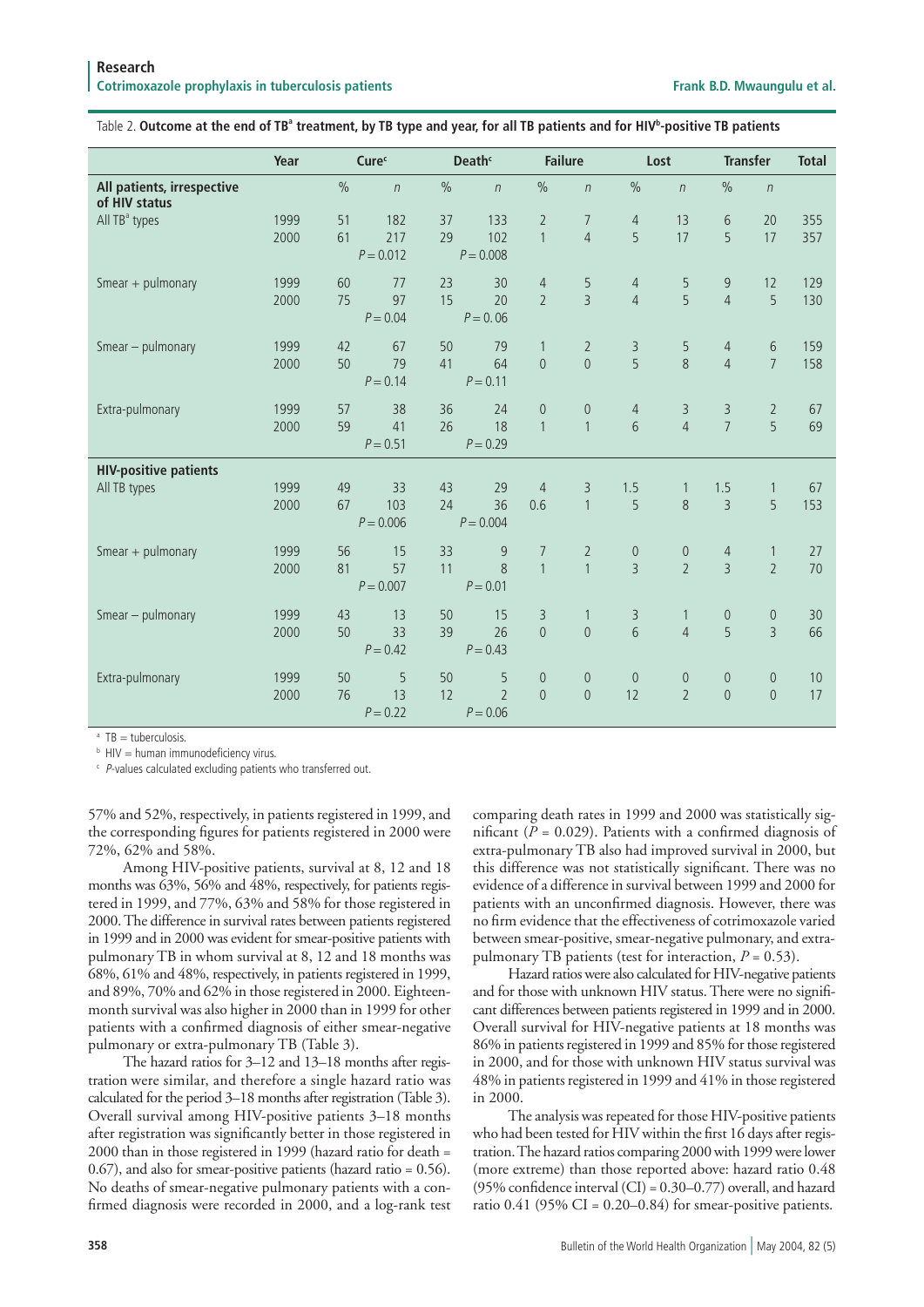## Fig. 2. Survival after registration as a tuberculosis (TB) patient

a) All TB cases, irrespective of human immunodeficiency virus (HIV) status

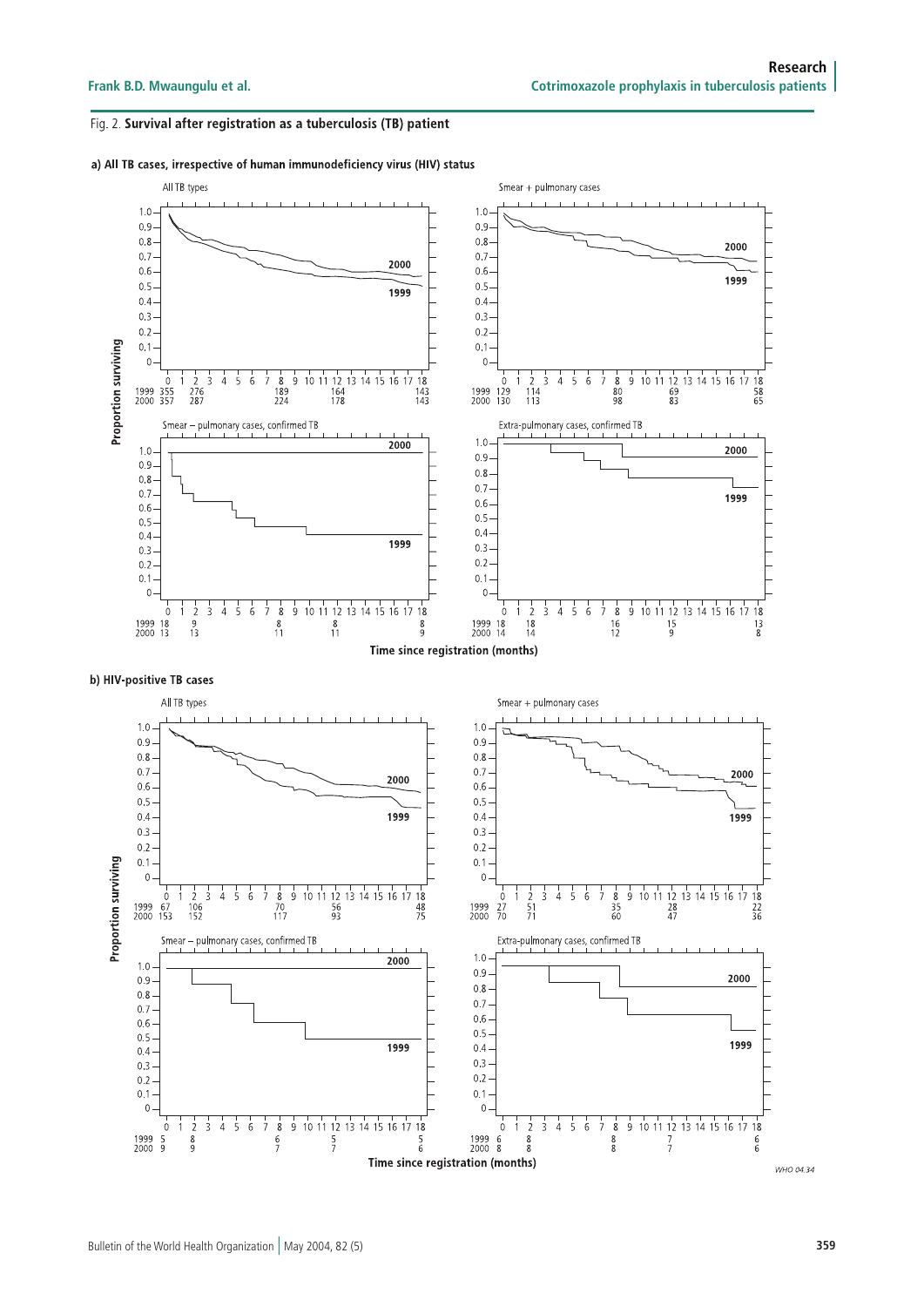Table 3. **Hazard ratios (HRs), in patients registered in 2000 and in 1999, overall and also separately for 2 months (1–61 days) and 3–18 months (62–547 days) after registration as a TB<sup>a</sup> patient, and 18-month survival**

|                                                                   | Year         |                         |                | $\leq$ 2 months        |               | 3-18 months         |                |                        | 0-18 months    |                           |           |                 | $18 -$<br>month<br>survival<br>(%) |           |
|-------------------------------------------------------------------|--------------|-------------------------|----------------|------------------------|---------------|---------------------|----------------|------------------------|----------------|---------------------------|-----------|-----------------|------------------------------------|-----------|
|                                                                   |              | deaths/<br>pyrb         | <b>HR</b>      | 95% CI <sup>c</sup>    | $P-$<br>value | deaths/<br>pyr      | <b>HR</b>      | 95% CI                 | $P -$<br>value | deaths/<br>pyr            | <b>HR</b> | 95% CI          | <b>P</b> -<br>value                |           |
| All TB types                                                      | 1999<br>2000 | 10/14.8<br>16/25.3 0.94 |                | $(0.43 - 2.08)$        | 0.88          | 46/91.2<br>49/145.5 | 0.67           | $(0.45 - 1.00)$        | 0.048          | 56/106.0<br>65/170.8 0.72 |           | $(0.50 - 1.02)$ | 0.068                              | 48<br>58  |
| Smear $+$<br>pulmonary,<br>all                                    | 1999<br>2000 | 2/6.3<br>4/11.6         | 0.95           | $(0.17 - 5.26)$        | 0.95          | 23/44.1<br>22/73.1  | 0.56           | $(0.31 - 1.00)$        | 0.049          | 25/50.5<br>26/84.7 0.59   |           | $(0.34 - 1.02)$ | 0.060                              | 48<br>62  |
| $S$ mear $-$<br>pulmonary,<br>all                                 | 1999<br>2000 | 7/6.2<br>11/10.6        | 0.97           | $(0.37 - 2.50)$        | 0.94          | 17/32.8<br>23/51.8  |                | $0.87$ $(0.46-1.62)$   | 0.65           | 24/39.0<br>34/62.4 0.90   |           | $(0.53 - 1.51)$ | 0.68                               | 46<br>49  |
| $S$ mear $-$<br>pulmonary,<br>confirmed<br>diagnosis <sup>d</sup> | 1999<br>2000 | 1/1.1<br>0/1.5          | $\overline{0}$ |                        |               | 3/6.5<br>0/9.0      | $\overline{0}$ |                        |                | 4/7.6<br>0/10.5           | $\theta$  |                 |                                    | 50<br>100 |
| $S$ mear $-$<br>pulmonary,<br>unconfirmed<br>diagnosis            | 1999<br>2000 | 6/5.1<br>11/9.1         | 1.08           | $(0.40 - 2.92)$        | 0.88          | 14/26.3<br>23/42.8  |                | $1.01$ $(0.52 - 1.97)$ | 0.99           | 20/31.4<br>34/51.9        | 1.03      | $(0.59 - 1.80)$ | 0.91                               | 45<br>43  |
| Extra-<br>pulmonary,<br>all                                       | 1999<br>2000 | 1/2.3<br>1/3.1          |                | 0.69 (0.04-11.06) 0.79 |               | 6/14.3<br>4/20.6    | 0.47           | $(0.13 - 1.69)$        | 0.25           | 7/16.5<br>5/23.7 0.51     |           | $(0.16 - 1.60)$ | 0.24                               | 54<br>73  |
| Extra-<br>pulmonary,<br>confirmed<br>diagnosis                    | 1999<br>2000 | 0/1.3<br>0/1.3          |                |                        |               | 4/9.0<br>1/8.9      | 0.26           | $(0.03 - 2.36)$        | 0.23           | 4/10.3<br>1/10.3          | 0.26      | $(0.03 - 2.36)$ | 0.23                               | 56<br>86  |
| Extra-<br>pulmonary,<br>unconfirmed<br>diagnosis                  | 1999<br>2000 | 1/1.0<br>1/1.8          | 0.51           | $(0.03 - 8.19)$        | 0.63          | 2/5.3<br>3/11.7     | 0.77           | $(0.13 - 4.68)$        | 0.77           | 3/6.3<br>4/13.4           | 0.68      | $(0.15 - 3.08)$ | 0.62                               | 54<br>65  |

<sup>a</sup> TB = tuberculosis.

<sup>b</sup> pyr = person-year.

 $\epsilon$  CI = confidence intervals.

 $^{\rm d}$  No deaths among patients registered in the year 2000, but log-rank test comparing year 2000 with year 1999 gives P  $=$  0.029 for difference in survival between the 2 years.

# **Discussion**

Our results show improved survival of HIV-positive TB patients following the addition of cotrimoxazole prophylaxis to routine care. The benefit was not apparent 2 months after registration, but emerged shortly afterwards. The improvement in survival persisted beyond the end of treatment and was still evident 18 months after registration.

Among the HIV-positive patients, the benefit was most evident in those who were smear-positive, but there was also some evidence of a benefit in patients with confirmed smearnegative pulmonary TB and extra-pulmonary TB. There was no evidence that survival of patients with unconfirmed TB diagnoses registered in 2000 was better than in those registered in 1999, but the confidence intervals were wide. The study was too small to establish whether effectiveness varies by TB type, and the lack of evidence that it varies suggests that most emphasis should be placed on the overall results.

The effect on survival in smear-positive, HIV-positive patients was similar to that observed in the study in Côte d'Ivoire. This is reassuring, because although the extent of resistance of pathogens to cotrimoxazole in this area of Malawi is unknown, several studies in southern Malawi have reported high levels of resistance (*14–17*) . However, whether cotrimoxazole prophylaxis reduced mortality in the present study because the level of resistance to the drug was low, or whether it reduced mortality despite resistance levels being high, is uncertain.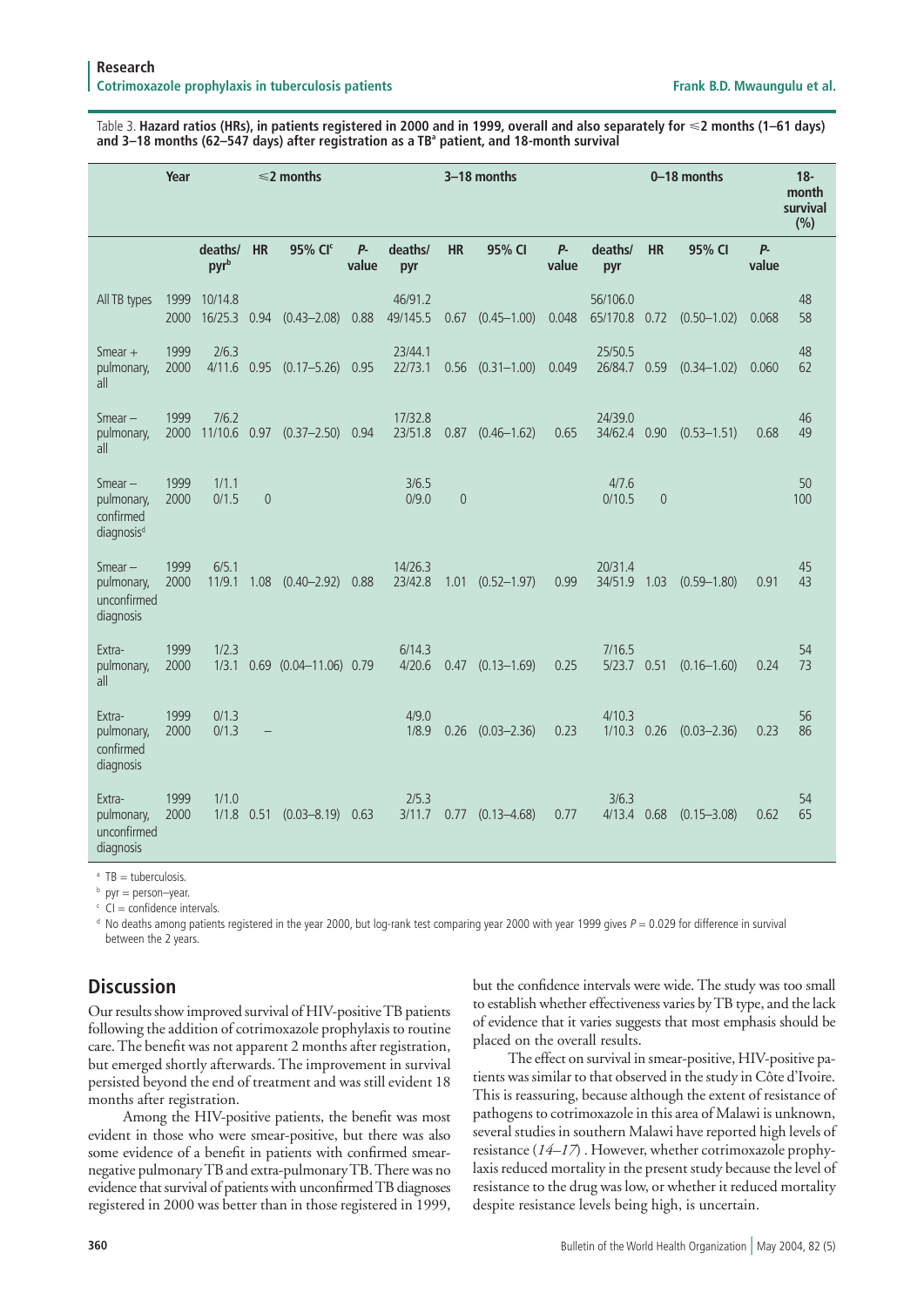It is not clear why patients in whom the diagnosis of TB was unconfirmed did not appear to benefit from cotrimoxazole, although it could be a chance effect. It might be expected that these patients should benefit the most, because many of them probably do not have TB, but could have chest infections that are treatable with cotrimoxazole. However, patients for whom laboratory evidence of TB is lacking are registered for TB treatment only after having had at least one trial of broad spectrum antibiotics that has failed to improve their condition. Also, the survival of patients with pneumocystis pneumonia can be poor even when they receive appropriate treatment (*18*). We have previously found that patients with less certain diagnoses of TB have higher mortality, irrespective of their HIV status (*19*).

Although this was not a randomized trial, the profile and management of the TB patients registered in 1999 and in 2000 was similar, apart from the cotrimoxazole given to HIV-positive patients, and thus attribution of the improvement in outcome to cotrimoxazole is reasonable. This inference is supported by the similarity in outcomes for HIV-negative patients in both of the years studied. One difference between registration in 1999 and in 2000 was in the proportion of patients who were tested for HIV which was higher in patients registered in 2000 as a result of this study. Patients who were not tested had a high mortality rate, because severe disease and early death were reasons for not testing. A higher proportion of those individuals with severe disease who died shortly after registration as TB patients were tested for HIV in 2000 than in 1999, as a result of the special effort that was made in 2000 to test patients very soon after registration. Even among patients tested  $\leq 16$  days after registration, the percentage tested within a few days of registration was much lower in 1999 than in 2000 (30% tested within 5 days in 1999 compared to 68% in 2000). It is also likely that patients registered in 2000 generally had more advanced HIV disease than those registered in 1999, as a result of being identified 1 year further into the epidemic. These two factors have probably led to the effect of cotrimoxazole being underestimated, and could explain our finding that cotrimoxazole had no apparent benefit in the first 2 months after registration.

Our findings support the overall results of the parallel study conducted in Thyolo District, Malawi (*10*). However, in that study the benefit of cotrimoxazole was confined to the patients with extra-pulmonary and smear-negative pulmonary TB. No analysis by HIV status or confirmation of diagnosis was possible, and the inclusion of HIV-negative patients (who account for a higher proportion of those who are smear-positive than of the other groups) will have diluted the effect of cotrimoxazole. When these results are considered together with those of the study in Côte d'Ivoire, which showed an effect in smear-positive patients, it would seem that cotrimoxazole prophylaxis is beneficial in HIV-positive patients with all types of TB.

In the present study, it was possible to provide counselling and testing and to start cotrimoxazole prophylaxis within 1 month of registration for most of the patients who were known to be HIV-positive. It is not clear how important early treatment with cotrimoxazole is, because the survival benefit was only evident after 2 months. However, as noted above, this could have been because a higher percentage of sick patients were included in 2000 than in 1999, and in Côte d'Ivoire the benefit was apparent from the time of starting cotrimoxazole (at 1 month after starting TB treatment in that study).

The evidence that cotrimoxazole reduces mortality in TB patients both in the Karonga and Thyolo Districts in Malawi and the high percentage of TB patients who are HIV-positive, suggests that voluntary counselling and testing, followed by cotrimoxazole prophylaxis for HIV-positive patients, should be implemented. This policy has been initiated in three districts in Malawi. A concern remains, however, that providing cotrimoxazole prophylaxis to TB patients could lead to increased levels of resistance to the drug, and it will be important to monitor this.  $\blacksquare$ 

### **Acknowledgements**

We thank the Government of the Republic of Malawi for its interest in and support for the project and the Malawi National Health Research Committee of the Malawi Ministry of Health and Population for permission to conduct the study and present these data. We are grateful to the Malawi National TB Programme for their continued interest in and support for the project. We thank the management and health staff of Karonga District Hospital and all members of staff of the Karonga Prevention Study for their dedicated work. We also wish to thank all our TB patients and their families for participating in the study.

**Funding:** this study was funded by the Department for International Development (DfID), UK, the Norwegian Agency for Technical Assistance (NORAD) and the Royal Netherlands TB Association (KNCV), through the Malawi National TB programme (NTP). The Karonga Prevention Study receives core funding from the Wellcome Trust with a contribution from the British Leprosy Relief Association (LEPRA).

**Conflicts of interest:** none declared.

## **Résumé**

# **Le traitement préventif par le cotrimoxazole réduit la mortalité chez les patients tuberculeux positifs pour le virus de l'immunodéficience humaine dans le district de Karonga (Malawi)**

**Objectif** Estimer l'impact du traitement préventif par le cotrimoxazole sur la survie des patients tuberculeux (TB) positifs pour le virus de l'immunodéficience humaine (VIH).

**Méthodes** Une étude de cohorte comportant un groupe de comparaison historique a été réalisée. L'issue en fin de traitement et la survie à 18 mois ont été comparées entre les patients TB enregistrés en 1999 et ceux enregistrés en 2000 dans le district de Karonga (Malawi). Le diagnostic, le traitement et le suivi en ambulatoire étaient identiques pour les deux années, mais en 2000 un traitement préventif par le cotrimoxazole a été proposé aux patients VIH-positifs en plus des soins courants. Ce traitement était administré dès le moment où le patient était identifié comme VIHpositif et jusqu'à 12 mois après son enregistrement. Les résultats ont été analysés selon l'optique de l'« intention de traiter » pour tous les patients TB, puis séparément selon le statut VIH, le type de tuberculose et le degré de certitude du diagnostic.

**Résultats** Parmi les patients TB, 355 ont été enregistrés en 1999 et 362 en 2000 ; 70 % d'entre eux étaient VIH-positifs. Le taux global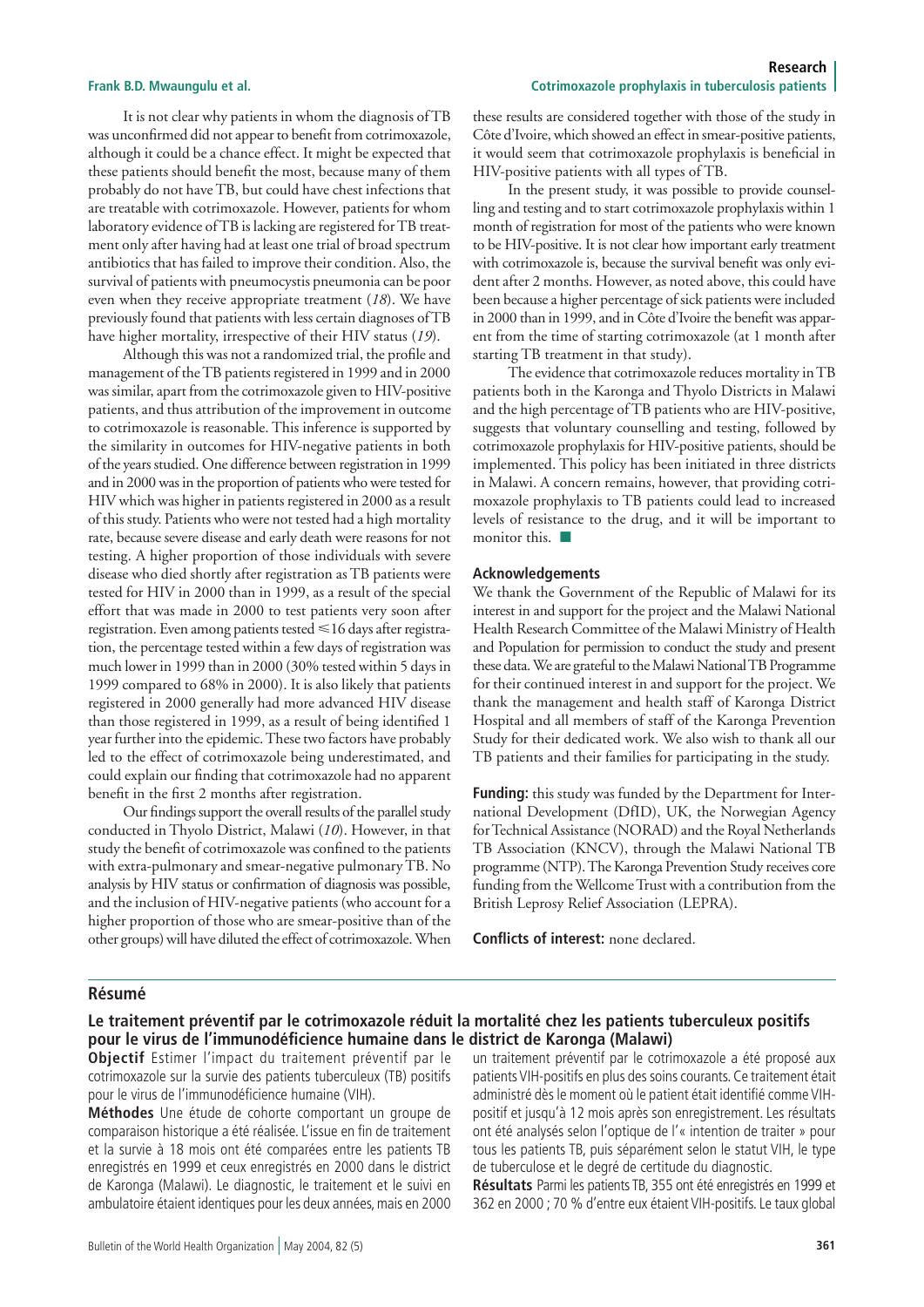## **Research** Cotrimoxazole prophylaxis in tuberculosis patients **Frank B.D. Mwaungulu et al. Frank B.D. Mwaungulu et al.**

de létalité est tombé de 37 % à 29 %, c'est-à-dire que sur 12,5 patients TB traités, un décès a été évité. Les taux de létalité sont restés inchangés pendant les deux années considérées chez les patients VIH-négatifs, mais sont tombés de 43 % à 24 % chez les patients VIH-positifs. L'amélioration de la survie est devenue apparente au bout de deux mois de traitement et s'est maintenue jusqu'à la fin de celui-ci. L'amélioration était plus marquée chez les patients TB à frottis positif et chez ceux dont le diagnostic de tuberculose était confirmé.

**Conclusion** La survie des patients tuberculeux VIH-positifs s'est considérablement améliorée avec l'addition d'un traitement préventif par le cotrimoxazole au traitement standard. Cette amélioration a pu être attribuée au cotrimoxazole car les autres facteurs restaient inchangés et la survie des patients VIH-négatifs n'était pas améliorée. Le traitement préventif par le cotrimoxazole devrait donc être ajouté au traitement de routine des patients tuberculeux VIH-positifs.

# **Resumen**

# **La profilaxis con cotrimoxazol reduce la mortalidad de los enfermos de tuberculosis VIH-positivos en el distrito de Karonga, Malawi**

**Objetivo** Estimar el impacto de la profilaxis con cotrimoxazol en la supervivencia de los enfermos de tuberculosis (TB) VIH-positivos. **Métodos** Se realizó un estudio de cohortes con un grupo de comparación histórico. Se procedió a comparar los resultados al final del tratamiento y la supervivencia a los 18 meses entre los enfermos de TB registrados en 1999 y los pacientes registrados en 2000 en el distrito de Karonga, Malawi. La confirmación de los casos, el tratamiento y el seguimiento ambulatorio fueron idénticos en esos dos años, con la salvedad de que en 2000 se administró profilaxis con cotrimoxazol a los pacientes VIH-positivos, además de la atención de rutina. La profilaxis se suministraba desde el momento en que se identificaba al paciente como seropositivo hasta 12 meses después del registro. Se hicieron análisis según la intención de tratar para todos los enfermos de TB, y también por separado según la serología VIH, el tipo de TB y la seguridad del diagnóstico.

**Resultados** En 1999 y 2000 se registró a 355 y 362 enfermos de TB, respectivamente; el 70% eran VIH-positivos. La tasa de

letalidad general cayó del 37% a un 29%, es decir, por cada 12,5 enfermos tuberculosos tratados se logró evitar una muerte. Las tasas de letalidad se mantuvieron inalteradas entre los dos años en los pacientes VIH-negativos, pero en los positivos se redujeron del 43% al 24%. La mejora de la supervivencia se hizo patente después de los dos primeros meses y se mantuvo después de acabado el tratamiento. La mejoría más marcada fue la experimentada por los enfermos tuberculosos con frotis positivo y por otros con diagnóstico confirmado de TB.

**Conclusión** La supervivencia de los enfermos de TB VIH-positivos mejoró muy pronunciadamente al incluir en el régimen de tratamiento la profilaxis con cotrimoxazol. Dicha mejora puede atribuirse a este fármaco, pues no hubo ningún otro factor que se modificara, y la supervivencia de los pacientes VIH-negativos no mejoró. Así pues, la profilaxis con cotrimoxazol debería formar parte de la atención de rutina de los enfermos de tuberculosis VIH-positivos.

Arabic

# **References**

- 1. Smilack JD. Trimethoprim-sulfamethoxazole. Mayo Clinic Proceedings 1999;74:730-4.
- 2. Kaplan JE, Masur H, Jaffe HW, Holmes KK. Preventing opportunistic infections in persons infected with HIV: 1997 guidelines. JAMA 1997;278:337-8.
- 3. Carr A, Tindall B, Brew BJ, Marriott DJ, Harkness JL, Penny R, et al. Low-dose trimethoprim-sulfamethoxazole prophylaxis for toxoplasmic encephalitis in patients with AIDS. Annals of Internal Medicine 1992;117:106-11.